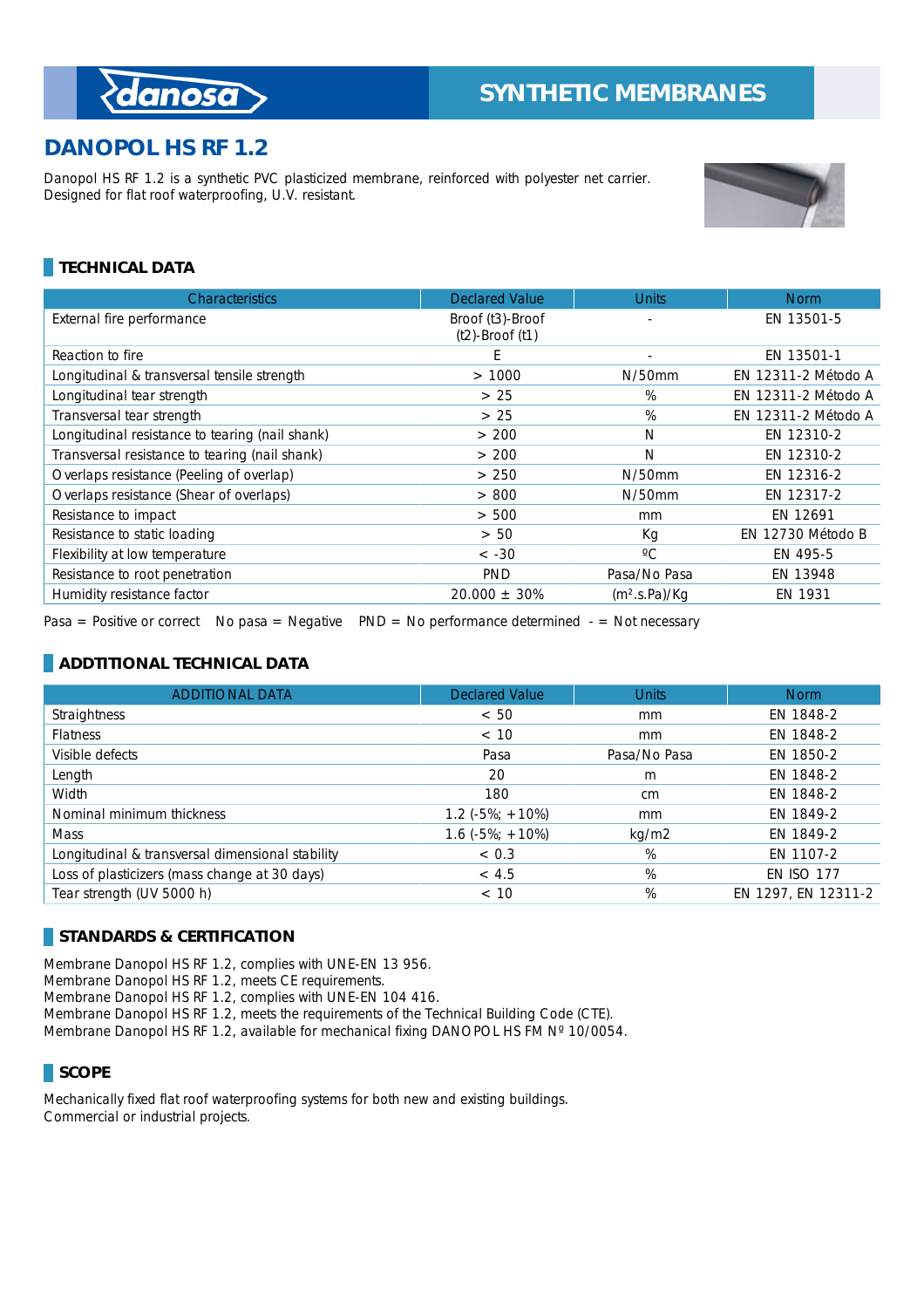# danosa

## **DANOPOL HS RF 1.2**

## **PRESENTATION**

| <b>PRESENTATION</b> | <b>VALUE</b>  | <b>UNIT</b>              |
|---------------------|---------------|--------------------------|
| Reinforcement type  | Polyester net | $\overline{\phantom{a}}$ |
| <b>Thickness</b>    | 1.2           | mm                       |
| Width               | 1.80          | m                        |
| Length              | 20            | m                        |
| Roll surface        | 35.6          | m <sup>2</sup>           |
| Color               | Light grey    | $\overline{\phantom{a}}$ |
| Product Code        | 210003        | $\overline{\phantom{a}}$ |



- 1. Plasticized PVC
- 2. polyester net

#### **ADVANTAGES AND BENEFITS**

#### ADVANTAGES: \_

- Excellent resistance to tearing.
- High tensile strength.
- High puncture resistance.
- High dimensional stability.
- Very good resistance to: microorganisms; putrefaction; root penetration, natural aging, weathering, UV radiation and swollen.
- Excellent flexibility.

#### BENEFITS: \_

- Improves performance in mechanically fastened sheets, assuming a high value of resistance to wind suction, optimizing the density offixations. \_

- Absorbs While structural movements to resist the stresses resulting from large spans and high expansion of the covered deck.

- Presents a good protection against mechanical damage, resulting from occasional pedestrian on flat roofs.

- Limit strains and tensions in the waterproofing membrane due to the high temperatures and temperature changes to that are going toflat roofs subject.

- Very high durability with respect to possible degradation caused due to chemical type.

- High adaptability to the different forms of support.

#### **INSTRUCTION FOR USE**

#### Substrate preparation:

- - The base support surface must be durable, uniform, smooth, be clean, dry and free from foreign bodies.

- As a separating layer or protective polyester geotextiles are used, type Danofelt PY 300 or higher.

#### Placement waterproofing layer:

-Danopol HS RF 1.2 can be welded by hot air or by chemical THF bonding (Tetrahydrofuran)